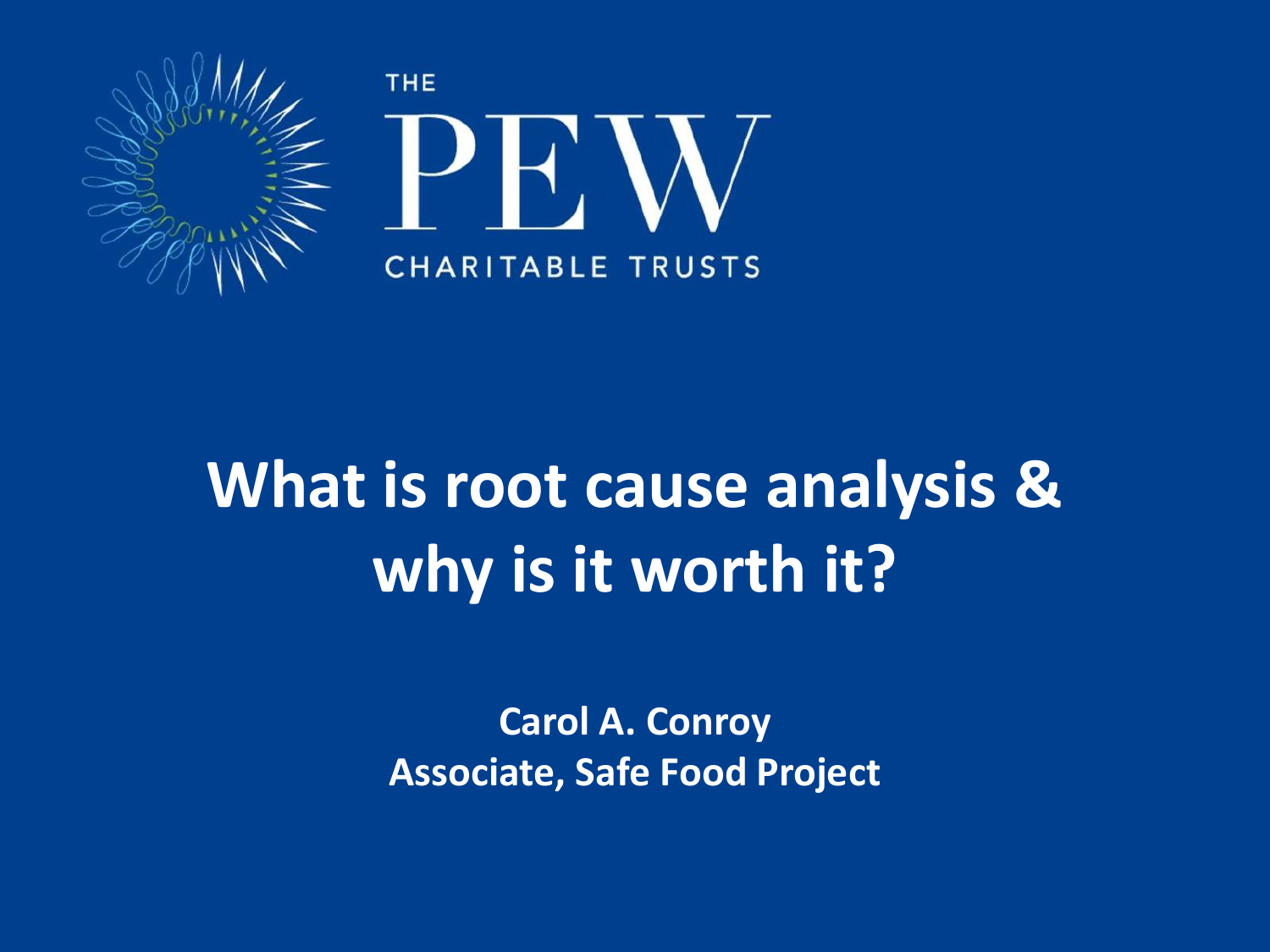**Why is RCA a priority for Pew?**

# **Foundation of a prevention-based food safety system**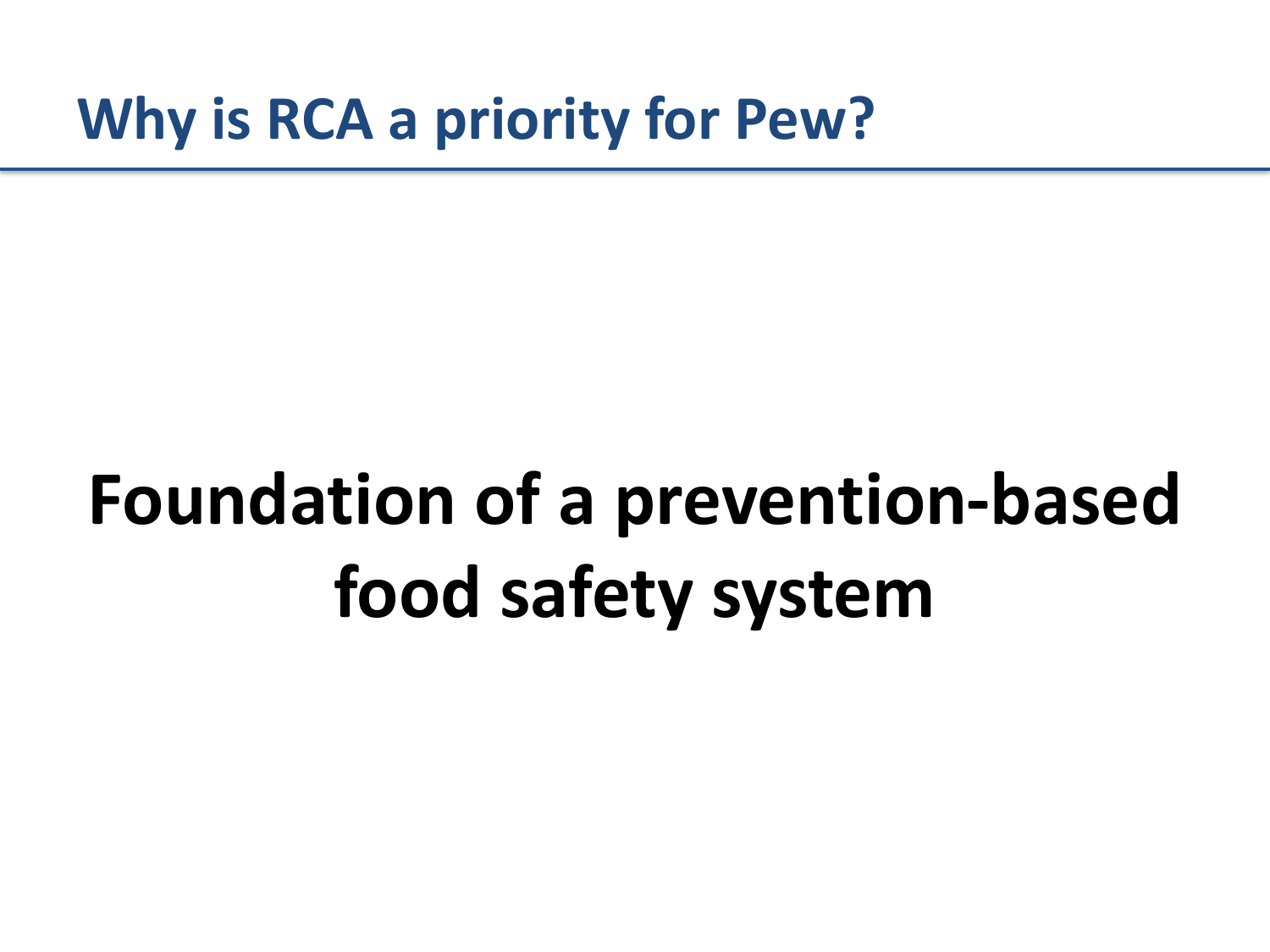#### **Why is RCA a priority for Pew?**

Not always done; results ineffectively shared

#### Improvements require collaborative approach

#### Alignment among FDA, CDC, FSIS, state & local; industry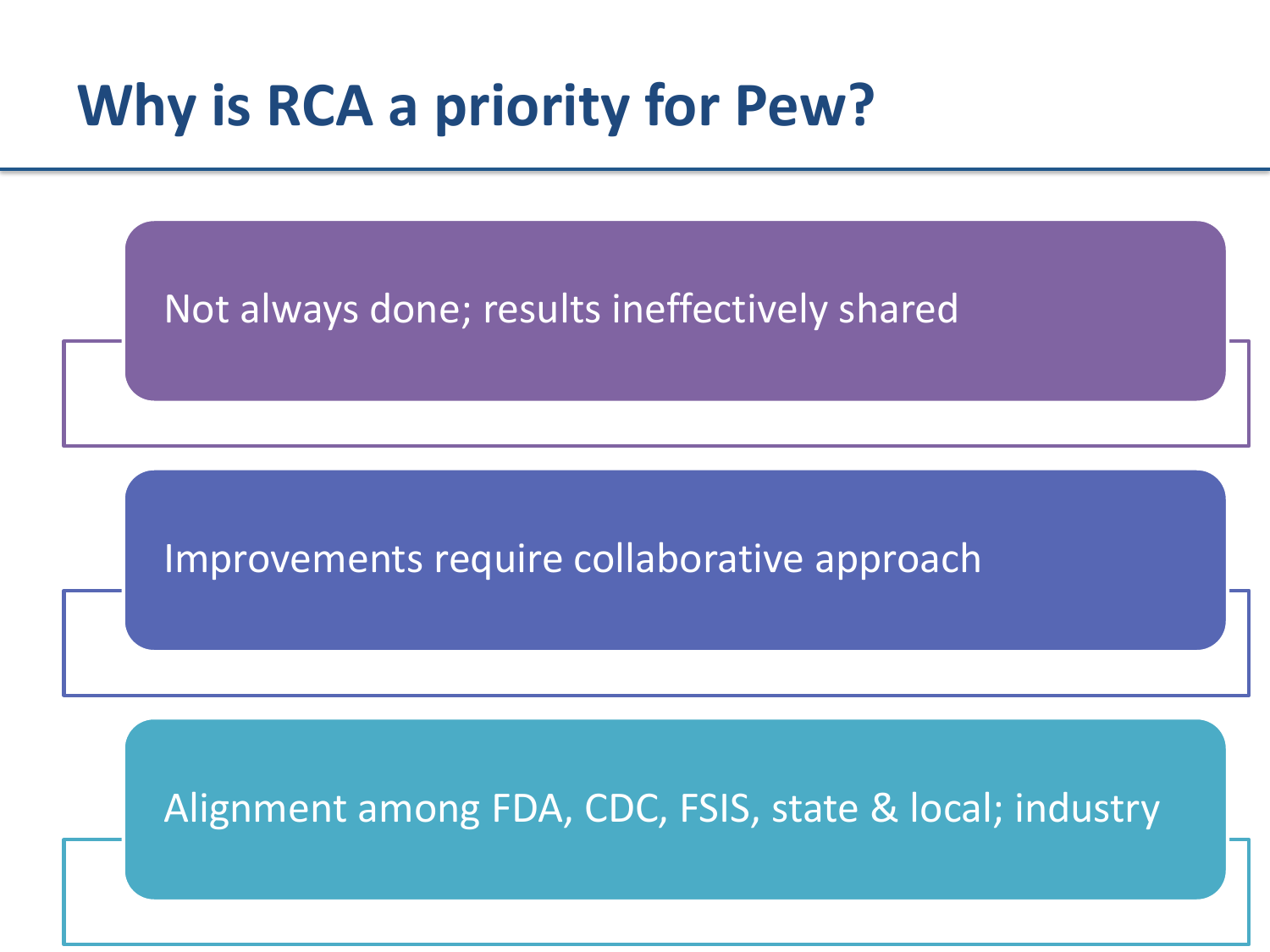#### **The goal of RCA: Prevent contamination event reoccurrence**

| Root causes                                                                                                                              | <b>RCA focus</b>                                                                                            | <b>RCA</b> approach                                                                                           |
|------------------------------------------------------------------------------------------------------------------------------------------|-------------------------------------------------------------------------------------------------------------|---------------------------------------------------------------------------------------------------------------|
| • Causal influences<br>• Caused event, or<br>• Increased impact<br>• Controllable<br>• Manageable<br>• Within control<br>• Usually 1+ RC | • Learn from past<br>• Why system failed<br>• Events<br>• Interactions<br>• Root causes<br>• Prevent repeat | • Systems-based<br>• Systematic<br>• Comprehensive<br>• Physical factors<br>• Human factors<br>• Organization |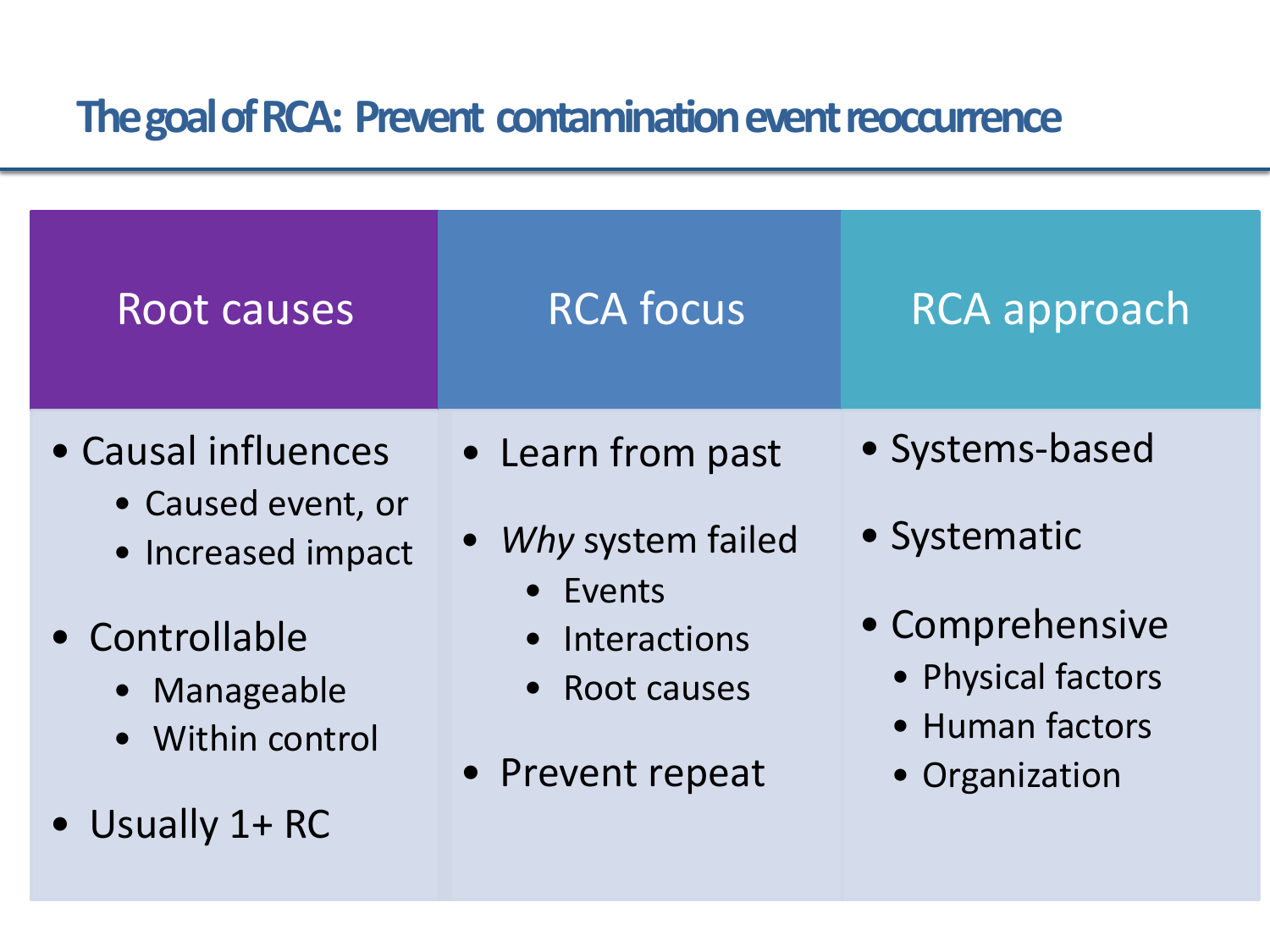#### **Pew's RCA initiative**

#### Research

- Other models
	- e.g., transportation, nuclear energy, consumer products, chemical safety, recreational diving
- RCA recommendations guide

### Convenings

- RCA value; obstacles; definitions
- Communicating RCA findings
- RCA recommendations and practices

### **Outreach**

- Conference presentations (InFORM, IAFP)
- Publication in *Food Protection Trends*
- RCA guide for food operations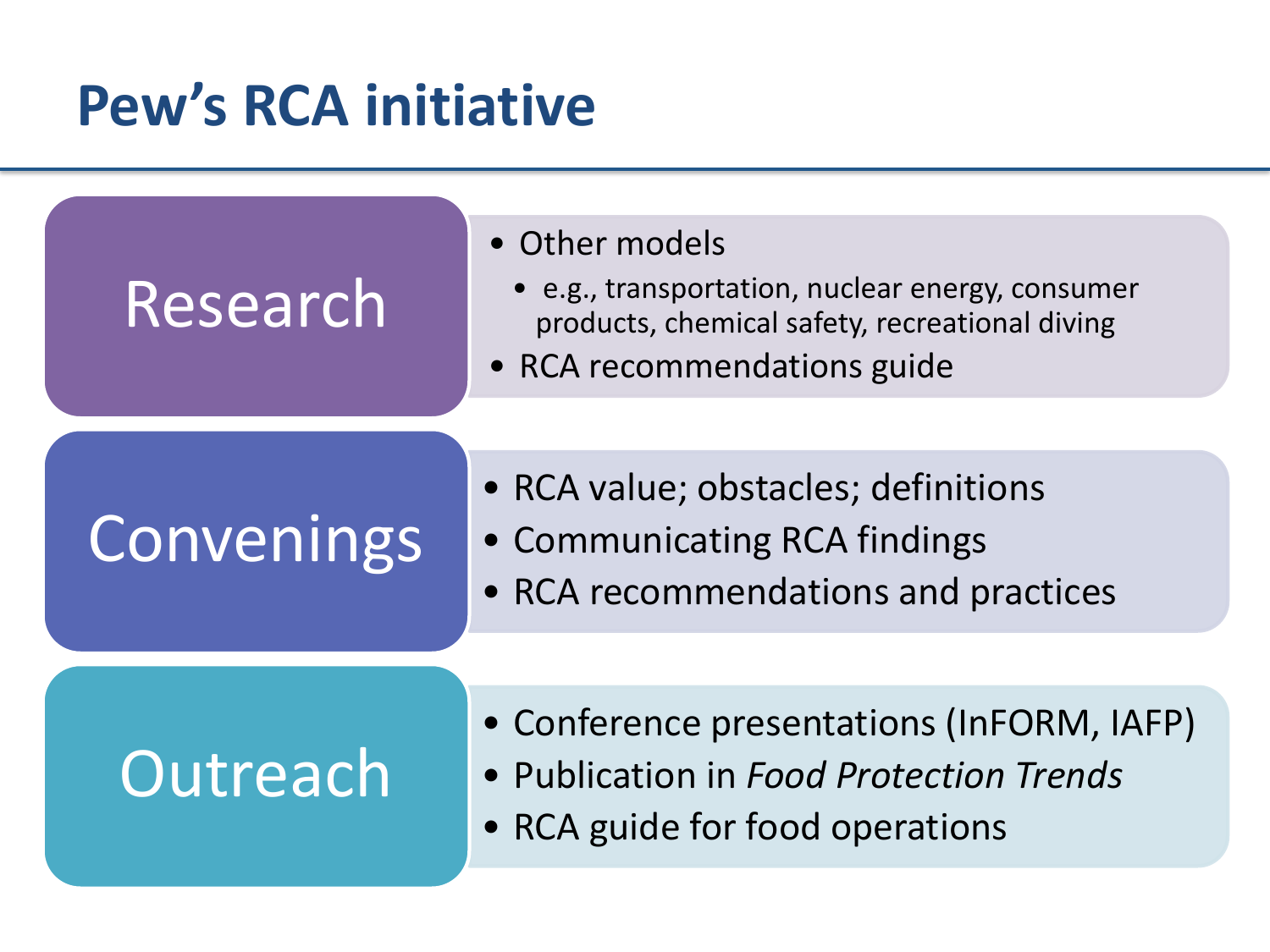### **RCA guide for food operations**